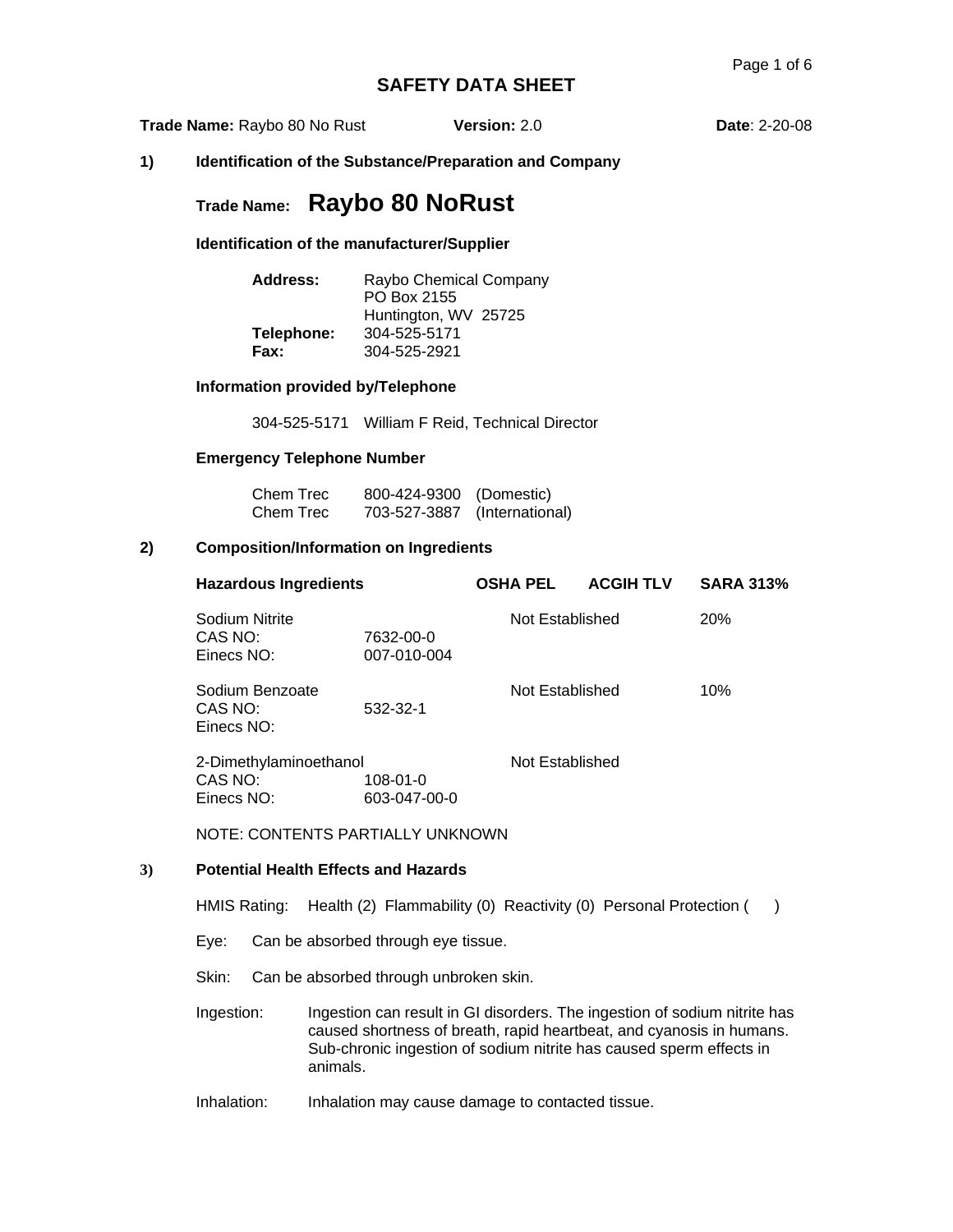| Trade Name: Raybo 80 No Rust | <b>Version: 2.0</b>                                                                          | <b>Date: 2-20-08</b> |
|------------------------------|----------------------------------------------------------------------------------------------|----------------------|
| Chronic:<br>(Information)    | Chronic exposure may result in an allergic reaction.                                         |                      |
| Developmental:               | No data                                                                                      |                      |
| Symptoms of Exposure:        | Not reported as a human carcinogen. Can be absorbed<br>through eye tissue and unbroken skin. |                      |

# **4) First Aid Measurers**

- Eyes: If symptoms develop, remove from exposure. Flush eyes with water for 20 minutes while holding the eyelids open to reduce irritation. If symptoms persist, seek medical attention.
- Skin: Remove affected clothing. Wash affected skin with water to reduce irritation. If symptoms persist, seek medical attention.
- Ingestion: If symptoms develop, seek medical attention/advice.
- Inhalation: If symptoms develop, move away from exposure and into fresh air. If symptoms persist, keep the person warm and quiet. Seek medical attention. If breathing is difficult, administer oxygen.

NOTE TO PHYSICIAN: Note hazardous material component(s) (Section 2).

### **5) Fire Fighting Measurers**

#### **Flammable Properties**

| Flash Point<br>Flammable Limits: | None reported<br>Lower Flammable Limits:<br><b>Upper Flammable Limits:</b> | Method: Tag Closed Cup (TCC)<br>Not Applicable<br>Not Applicable                                   |
|----------------------------------|----------------------------------------------------------------------------|----------------------------------------------------------------------------------------------------|
| Autoignition Temperature:        |                                                                            | No Data                                                                                            |
| Hazardous Combustion Products:   |                                                                            | Products of combustion may include<br>ammonia, oxides of carbon and<br>nitrogen, and hydrocarbons. |

- Extinguishing Media: Carbon dioxide or dry chemical for small fires. Alcohol type or general purpose foam for large fires. This product becomes combustible when sufficient water has been evaporated. If combusted, water spray may be ineffective but may be used to cool containers to prevent pressure buildup and possible autoignition when exposed to heat. Under fire conditions, sealed containers may rupture from steam pressure.
- Fire Fighting Instructions: Wear self contained breathing apparatus with all appropriate turnout gear and chemical resistant protective equipment.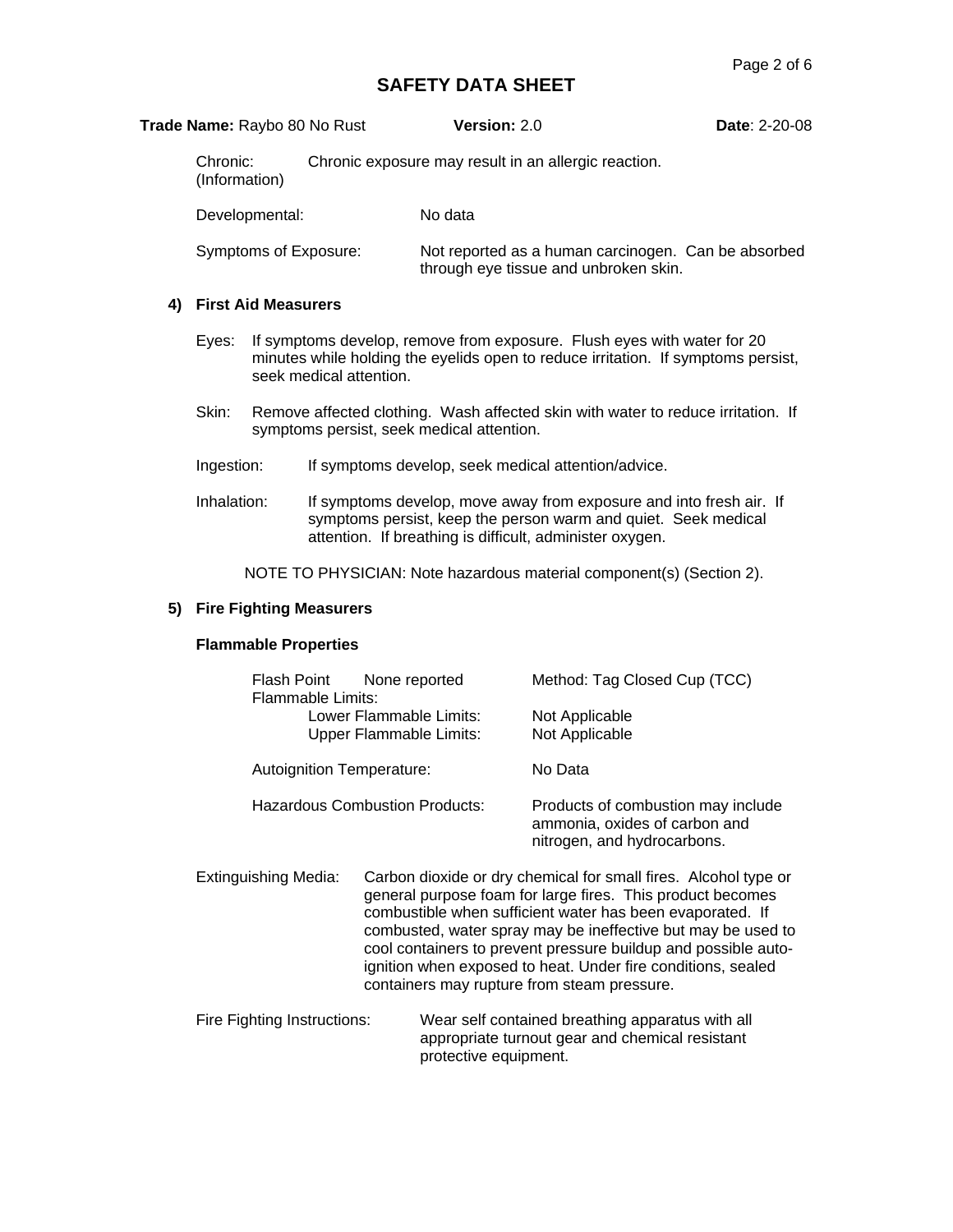**Trade Name:** 2.0 **Date**: 2-20-08

#### **6) Accidental Release Measurers**

| <b>Personal Precautions:</b>      | Provide adequate ventilation. Wear appropriate<br>personal protective equipment (PPE) and exclude those<br>unprotected from the area. Treat as a combustible<br>liquid. Eliminate all sources of ignition.             |
|-----------------------------------|------------------------------------------------------------------------------------------------------------------------------------------------------------------------------------------------------------------------|
| <b>Environmental Precautions:</b> | Prevent discharge to streams, lakes, or other bodies of<br>water. Notify supervisors or proper authorities that a<br>spill has occurred. (See Section 13 for Disposal<br>Information)                                  |
| Methods for Cleaning Up:          | Stop spill at source. Immediately collect and<br>containerize uncontaminated product and use in non-<br>critical areas if possible. If contaminated (dirt,<br>deleterious materials, etc.) containerize and absorb any |

residual or unrecoverable product with vermiculite, floor

## **7) Handling and Storage**

Handling: Handle all containers (even empty) with caution. PROTECT FROM FREEZING. Product may react with containers coated with zinc or zinc alloys. Avoid storage in high temperature areas. Use recommended PPE (Section 8) when handling containers. Ensure the availability of emergency eyewash and shower facilities. Minimize inhalation.

absorbent, etc.

Storage: PROTECT FROM FREEZING. Store closed containers in a cool, well ventilated place away from ignition sources and incompatible materials. Keep containers tightly sealed.

## **8) Exposure Controls/Personal Protection**

| <b>Engineering Controls:</b>   | Ambient conditions, local exhaust should be adequate.<br>Always provide mechanical ventilation in confined<br>spaces.                                                                                                                                              |
|--------------------------------|--------------------------------------------------------------------------------------------------------------------------------------------------------------------------------------------------------------------------------------------------------------------|
| <b>Respiratory Protection:</b> | Not normally required with good ventilation unless<br>atomized mist is encountered, then an approved<br>(NIOSH/MSHA) respirator is required. Consult your<br>Safety Administrator. Respiratory protection should be<br>in compliance with standard 29 CFR1910.134. |
| <b>Skin Protection:</b>        | During handling wear Amine resistant gloves (Buna N)<br>and clothing appropriate for the risk of exposure.                                                                                                                                                         |
| Eye Protection:                | During handling, the minimum recommended protection<br>is chemical splash proof goggles in compliance with<br>OSHA regulations. Other types of safety glasses may<br>be permitted. Consult your Safety Administrator.                                              |

# **9) Physical and Chemical Properties**

| <b>Boiling Point</b> | 212°F          |
|----------------------|----------------|
| <b>Melting Point</b> | Not Applicable |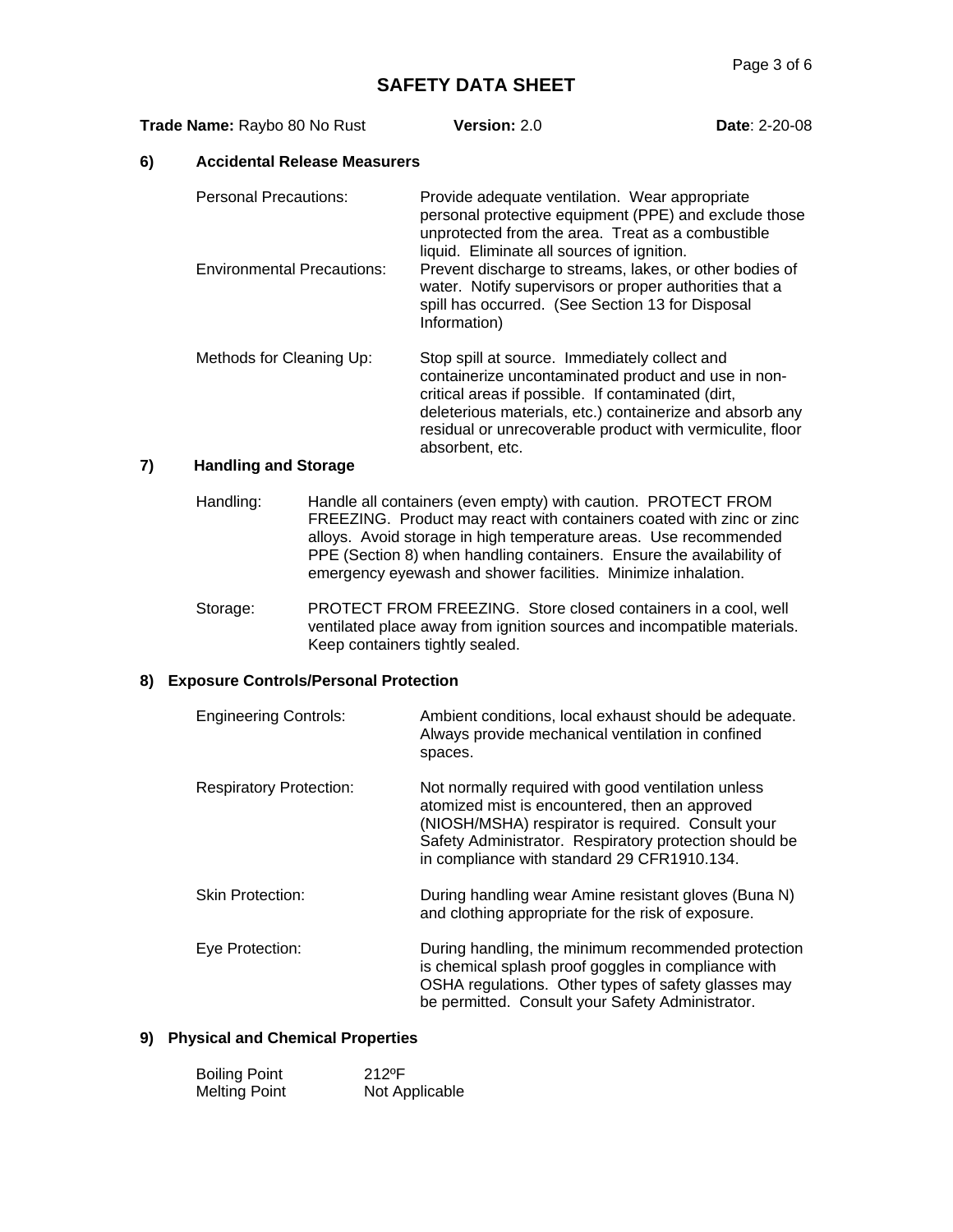| Trade Name: Raybo 80 No Rust                                                      |                                                   | Version: 2.0  | <b>Date: 2-20-08</b>                                                                                                                                             |  |
|-----------------------------------------------------------------------------------|---------------------------------------------------|---------------|------------------------------------------------------------------------------------------------------------------------------------------------------------------|--|
| Vapor Pressure<br>Vapor Density<br>Solubility in Water<br><b>Specific Gravity</b> | 20 mm Hg @ 68°F<br>>1<br>Soluble<br>$1.17 + 0.01$ |               |                                                                                                                                                                  |  |
| <b>PH</b><br>Odor<br>Appearance                                                   | Mild amine<br>Straw colored, clear liquid         |               |                                                                                                                                                                  |  |
| 10) Stability and Reactivity                                                      |                                                   |               |                                                                                                                                                                  |  |
| Stability:                                                                        | <b>Stable Product</b>                             |               |                                                                                                                                                                  |  |
| Incompatible (Conditions to Avoid):                                               |                                                   |               | PROTECT FROM FREEZING. Product may<br>react with containers coated with zinc or zinc<br>alloys. Avoid contact with or exposure to<br>concentrated mineral acids. |  |
| Hazardous Decomposition Products:                                                 |                                                   | hydrocarbons. | Products of decomposition include ammonia,<br>oxides of carbon and nitrogen, and                                                                                 |  |
| Hazardous Polymerization:                                                         |                                                   |               | This product will NOT undergo hazardous<br>polymerization.                                                                                                       |  |
| Thermal Decomposition:                                                            |                                                   |               | No decomposition when used as directed.                                                                                                                          |  |
| 11) Toxicological Information                                                     |                                                   |               |                                                                                                                                                                  |  |
| <b>Exposure Limit of Material:</b>                                                |                                                   | See Section 2 |                                                                                                                                                                  |  |
| Carcinogenicity:                                                                  | human carcinogens:                                |               | The following components of this product have been identified by<br>ACGIH, IARC, NTP, and/or OSHA as confirmed/suspected                                         |  |
|                                                                                   | None reported above the 0.1% threshold.           |               |                                                                                                                                                                  |  |
|                                                                                   | Medical Conditions Aggravated by Over Exposure:   |               | Pre-existing upper respiratory,<br>skin, and eye disorders may be<br>affected by exposure to this<br>product.                                                    |  |
| Mutagenicity:                                                                     |                                                   |               | Sodium Nitrite has tested<br>positive for in-vitro mutagenic<br>effects in the Ames test with and<br>without metabolic activation.                               |  |
| <b>Synergistic Materials:</b>                                                     |                                                   |               | Dimethylamine, Hydrochloride,<br>and Methylbenzylamine<br>Hydrochloride react<br>synergistically with Sodium<br>Nitrite.                                         |  |
| 12) Ecological Information                                                        |                                                   |               |                                                                                                                                                                  |  |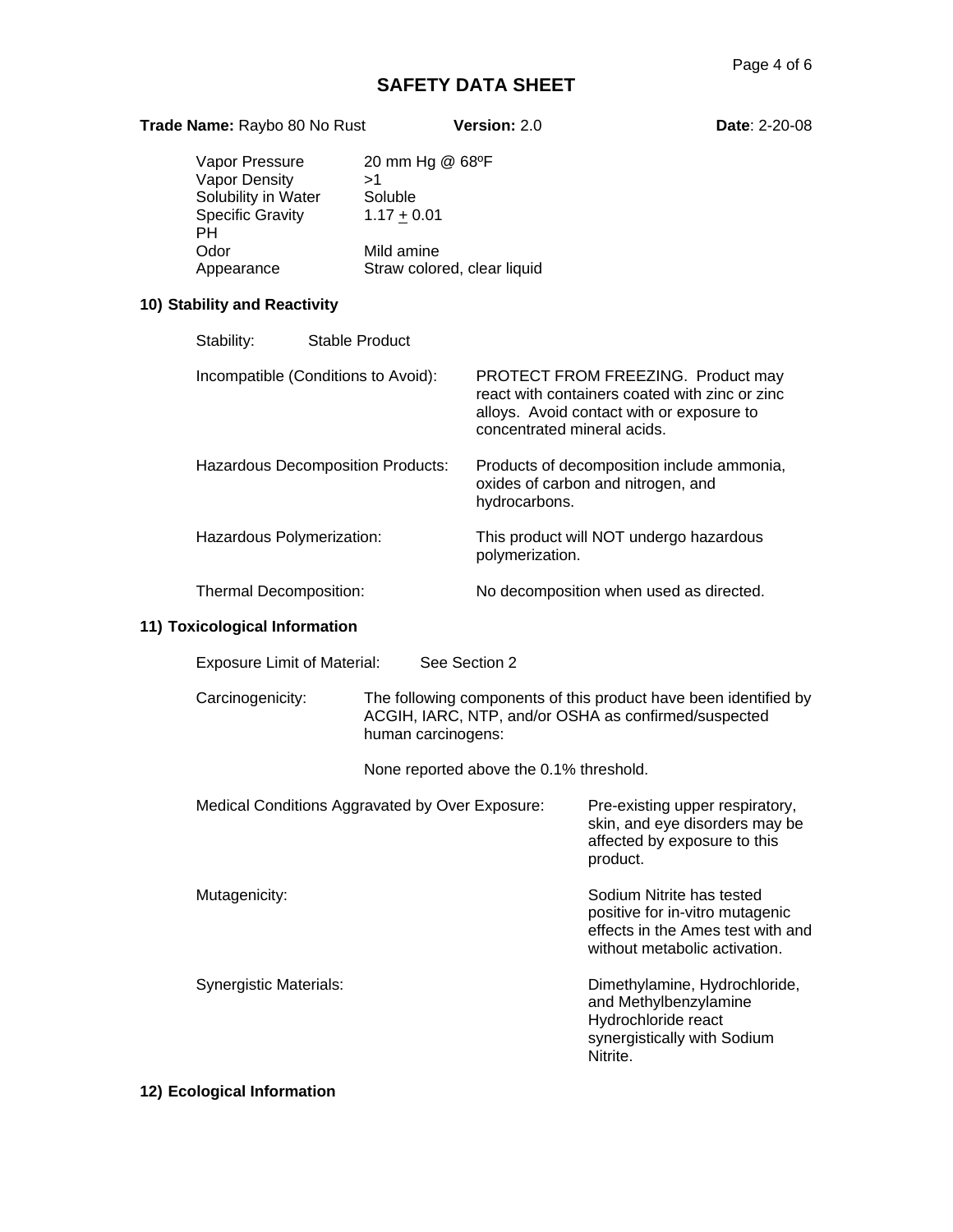| <b>Trade Name: Raybo 80 No Rust</b> | <b>Version: 2.0</b> |
|-------------------------------------|---------------------|
|                                     |                     |

**Date: 2-20-08** 

Ecotoxicological Information: No Data Chemical Fate Information:

#### **13) Disposal Considerations**

As local regulations may vary, all waste must be disposed of in accordance with Federal, State, and Local Environmental Protection Regulations. **DO NOT LANDFILL.** Incinerate or consign to a Hazardous Waste Facility. Preferably; to minimize waste, use ONLY what you need for the application process. Store product properly for future use.

# **14) Transport Information**

|                      | Nitrite) 8, UN3267, PGIII | Land: USA: Corrosive Liquid, Basic, Organic, N.O.S. (Dimethylaminoethanol, Sodium                                    |
|----------------------|---------------------------|----------------------------------------------------------------------------------------------------------------------|
| International:       | Nitrite) 8, UN3267, PGIII | Corrosive Liquid, Basic, Organic, N.O.S. (Dimethylaminoethanol, Sodium                                               |
| Marine: IMDG/GGVSee: |                           | Corrosive Liquid, Basic, Organic, N.O.S.<br>(Dimethylaminoethanol, Sodium Nitrite) 8, UN3267,<br>PGIII, EMS F-A, S-F |
| Air ICAO/IATA:       |                           | Corrosive Liquid, Basic, Organic, N.O.S.<br>(Dimethylaminoethanol, Sodium Nitrite) 8, UN3267,<br>PGIII               |

#### **15) Regulatory Information**

- USA: Consult 29 CFR for applicable OSHA regulations. See Section 2 for permissible exposure limits. See Section 8 for minimum personal protection recommendations.
- CERCLA: Reportable Quantities (RQ): Sodium Nitrite 100#
- SARA Hazard Categories: Immediate () Delay (X) Fire () Reactive () Sudden Release of Pressure ( )

SARA 313 Reportable: Sodium Nitrite 20%

HAP (Hazardous Air Pollutants) None Reported

VOC (Volatile Organic Content):

- State "Right to Know": The following states have "Right to Know" laws, which may require user notification of Section 2 ingredients. Consult appropriate authorities to determine applicability. CA, NJ, PA, MA, CT, FL, LA, NY, RI.
- Specifically: NJ "Right to Know" contents partially unknown